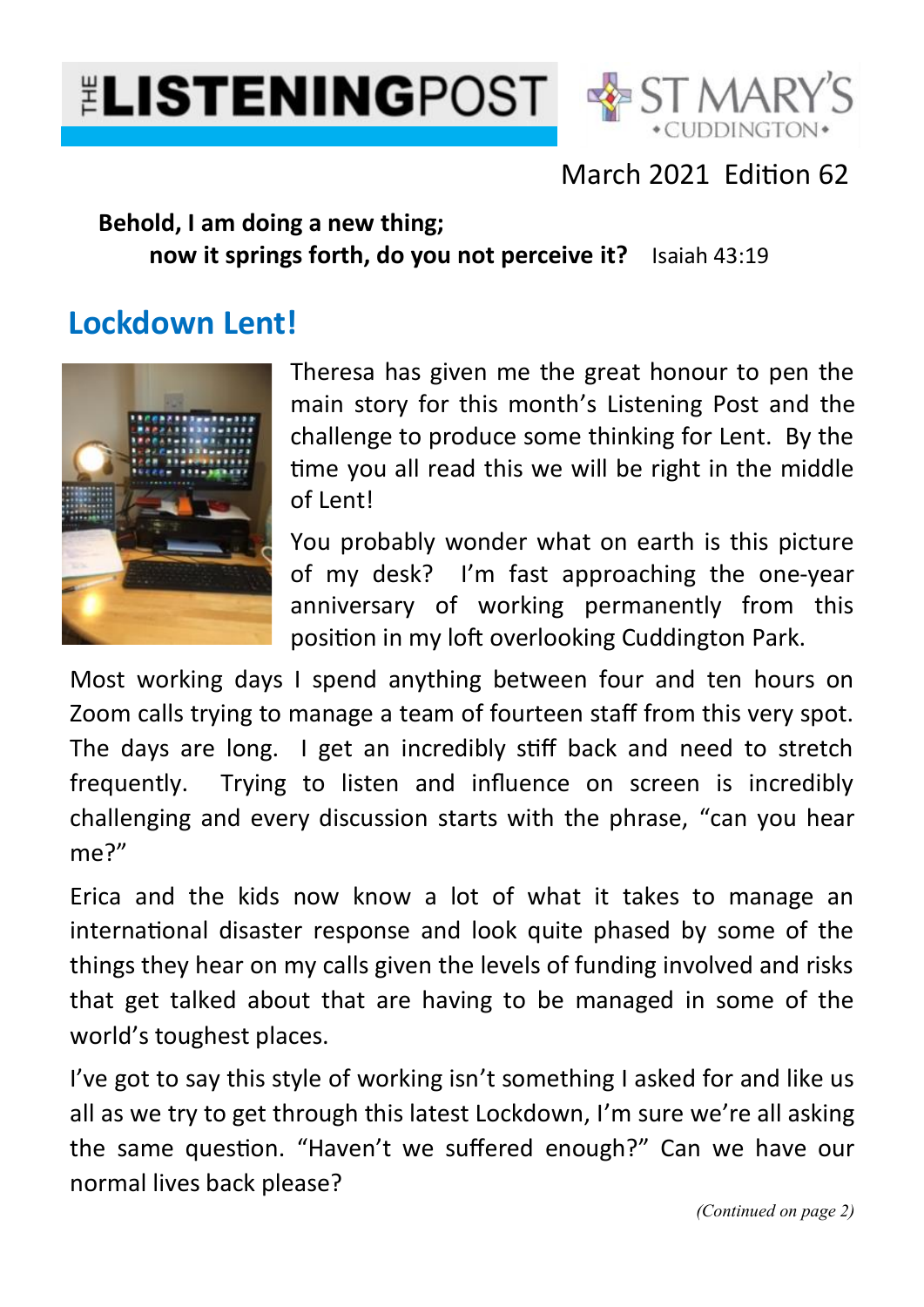#### *(Continued from page 1)*

Our spiritual lives are no different and I'm sure as we have all had to endure three lockdowns we have all had to find new ways to maintain, grow and nurture our own sense of spirituality.

Of late I've really got into following the Choral Evensong put on Facebook by Guildford Cathedral and it takes me into a different spiritual zone which I've found very soothing and refreshing. I'm also finding myself with the headphones on listening to my Spotify playlist with the Gregorian chanting from the Worth Abbey Benedictine Monks. I love it!

Lent is a time when we take time out of the normal church year to think hard and attempt to do something that challenges us and pushes us out of our spiritual comfort zones too. Through that learning it helps us to understand a bit more about ourselves and the power of a risen Jesus that we celebrate at Easter.

This Lent Theresa is running a weekly course entitled "**Jesus the Storyteller**" using material from a book written by Paula Gooder about the parables.

These stories are just brilliant at helping us understand some really important issues and I encourage you to attend and put yourself in the middle of one of these stories and immerse yourself!



There's also **Stations of the Cross** that will run weekly which presents another opportunity to do something a little spiritually different and maybe see and feel something through a different lens.

I know we have been through a lot already over the last year but I urge you to push the boat out this Lent, do something a little different and be ready to receive the power of the risen Lord we experience and celebrate at Easter.

Stay safe and looking forward to seeing you all again soon!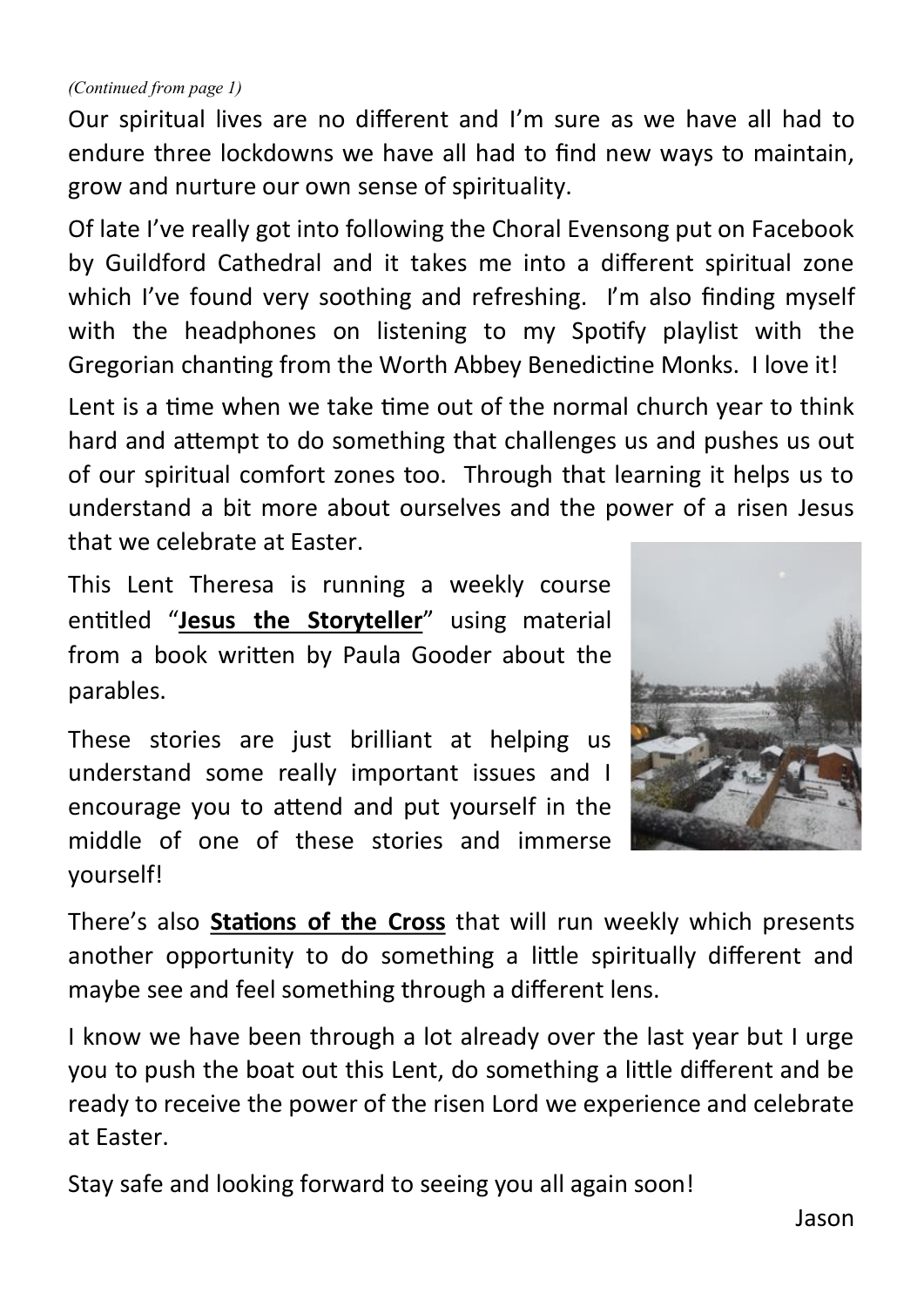

**Jesus's "I am" statements** appear uniquely in John's gospel. Why not take some time to meditate on each of them this Lent?

You might like to try the following:

#### **Find the quotation in your Bible and read it in context.**

Is there any further explanation which helps you to understand what Jesus is saying about himself?

# **Notice what stories come before and after the "I am" statement.**  Does this add to your understanding?

**Spend some time praying and reflecting on the statement.**